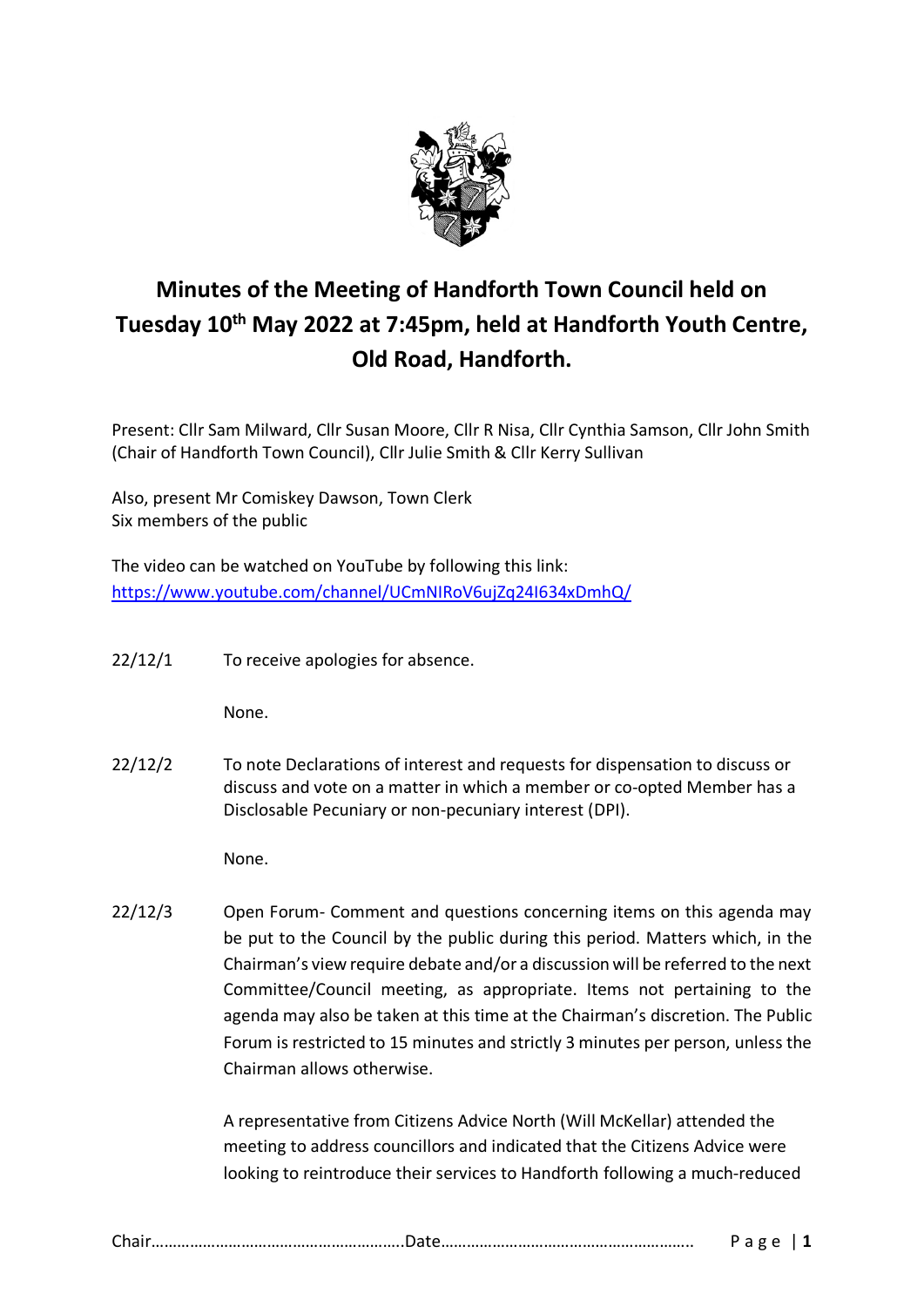service level following on from the Covid pandemic. The service used to operate from the Handforth Health centre on a Thursday afternoon and attracted low footfall of 3 to 4 people during its operation. For the record he noted that Citizens Advice North was not looking for funding from the Town Council, but some local knowledge on the best location to operate, as well as an idea of timings to be suggested by the Town Council.

All councillors were fully in favour of the idea and made a number of suggestions around location; the library was felt to be a suitable venue as there were other resources available as well as a private room. It was noted that there could be potential to use the Handforth Youth Centre in the coming months as well.

A resident enquired under item 22/12/10 about who's responsibility this group would fall under.

Cllr John Smith noted that he would allow comment when the item came up for discussion.

22/12/4 To approve and sign the minutes of the Handforth Town Council meeting of 12th April 2022.

> Cllr Julie Smith proposed, seconded by Cllr Sullivan to approve, and sign the minutes of the Handforth Town Council meeting of 12<sup>th</sup> April 2022.

## **Motion Carried: Six in favour with One abstention.**

22/12/5 To approve and sign the minutes of the Handforth Town Council Finance Committee meeting of 12<sup>th</sup> April 2022.

> Cllr Samson proposed, seconded by Cllr Sullivan to approve, and sign the minutes of the Handforth Town Council Finance Committee meeting of 12<sup>th</sup> April 2022.

#### **Motion Carried: Six in favour with One abstention.**

22/12/6 To receive a report from the PCSO.

The PCSO reported the following:

- 1 attempt Burglary
- 1 Burglary
- 5 reports of sus activity

We have had a higher than usual reports of dog bites/ "dangerous dogs" fortunatley none of these reports has involved a dog biting a person.

|--|--|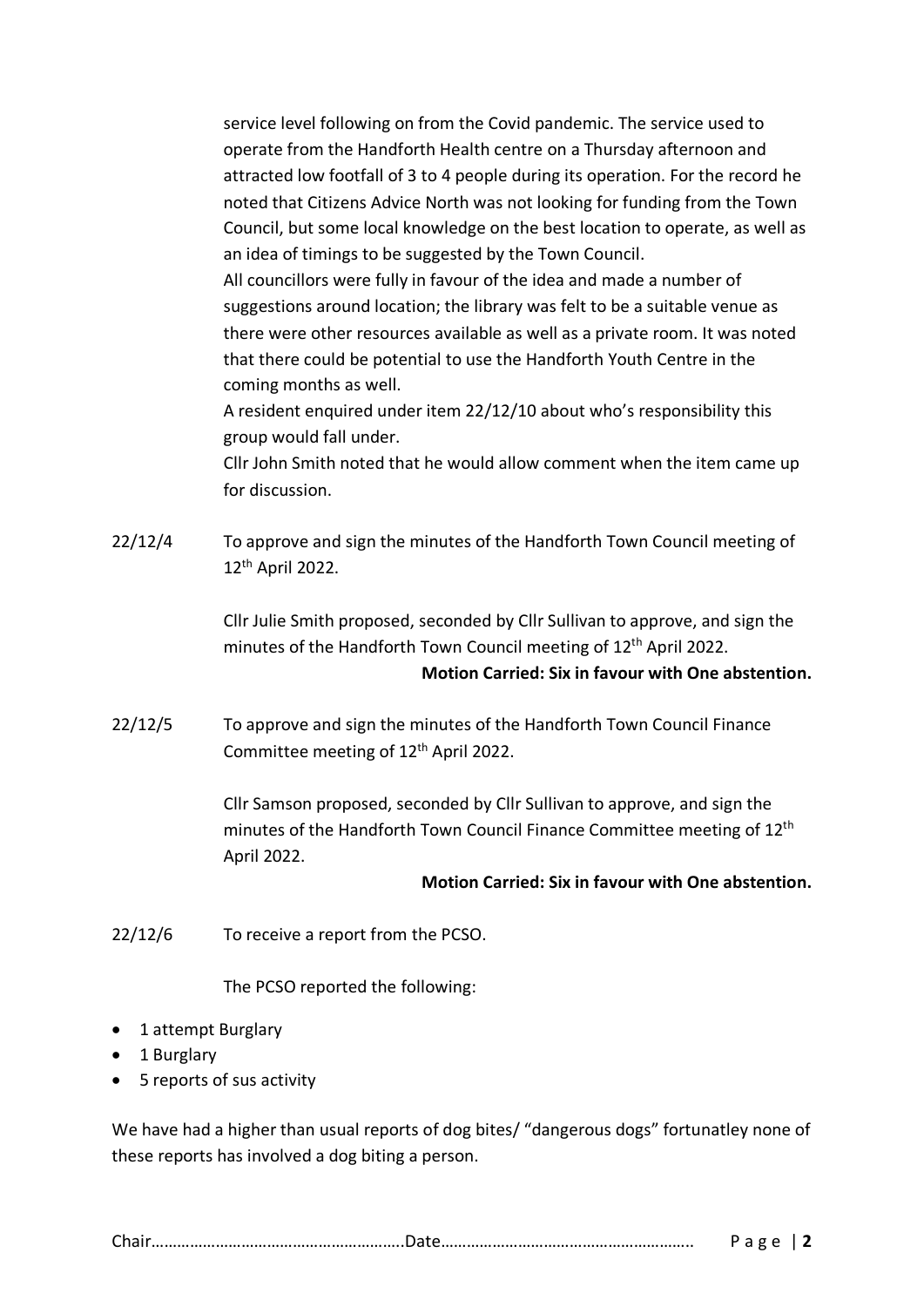17 reports of "concern For Safety" involving Mental Health or Alcohol. Ths again is higher than usual & due to 3 regulars struggling at the moment. This has created a lot of demand & has been very time consuming for Gareth & Matthew.

We are currently trying get our summer plan in place in relation to youth engagement & patrols.

22/12/7 To approve and sign the order of payments for May 2022.

Cllr Moore proposed, seconded by Cllr Sullivan to approve, and sign the order of payments for May 2022 totalling £15,270.45.

## **Resolved: Unanimously.**

22/12/8 To receive a report from Ward Councillor Julie Smith.

Cllr Julie Smith gave the following report:

I started the month dressed as the Easter Bunny for a community event on Colshaw Estate organised by CETRA, the residents Association. I also visited 2 of the Handforth scarecrow displays as the Easter Bunny.

On Bank Holiday Monday myself and Cllr. John Smith visited the Oakenclough Centre where Transition Wilmslow were holding an open day in the market garden and where we discovered that 'worm charming' was actually a thing.

On 25th April we held another successful skip day, this time on Knowle Park. These events are very popular with residents, and I believe instances of fly tipping have been reduced as a result. Hopefully, we can continue to do them going forward.

I have been informed that the installation of the Handforth to Wilmslow cycle path has been delayed however it is hoped that it will take place following receipt of the next tranche of the governments Active Travel Grant.

This week I am expecting to be given a date when the 'SLOW' road markings on Station Rd. will be done.

On 27th April I attended the Cheshire East full council meeting where council voted on the community governance recommendations made by the subcommittee. I am pleased to report that I voted in accordance with the wishes of our residents and as a result Handforth will remain independent of Wilmslow and we can continue to support and strengthen our wonderful community.

I have been informed that Network Rail have agreed to clean and repaint the footbridge over the railway from Old Rd to Church Rd within the next 6-8 months.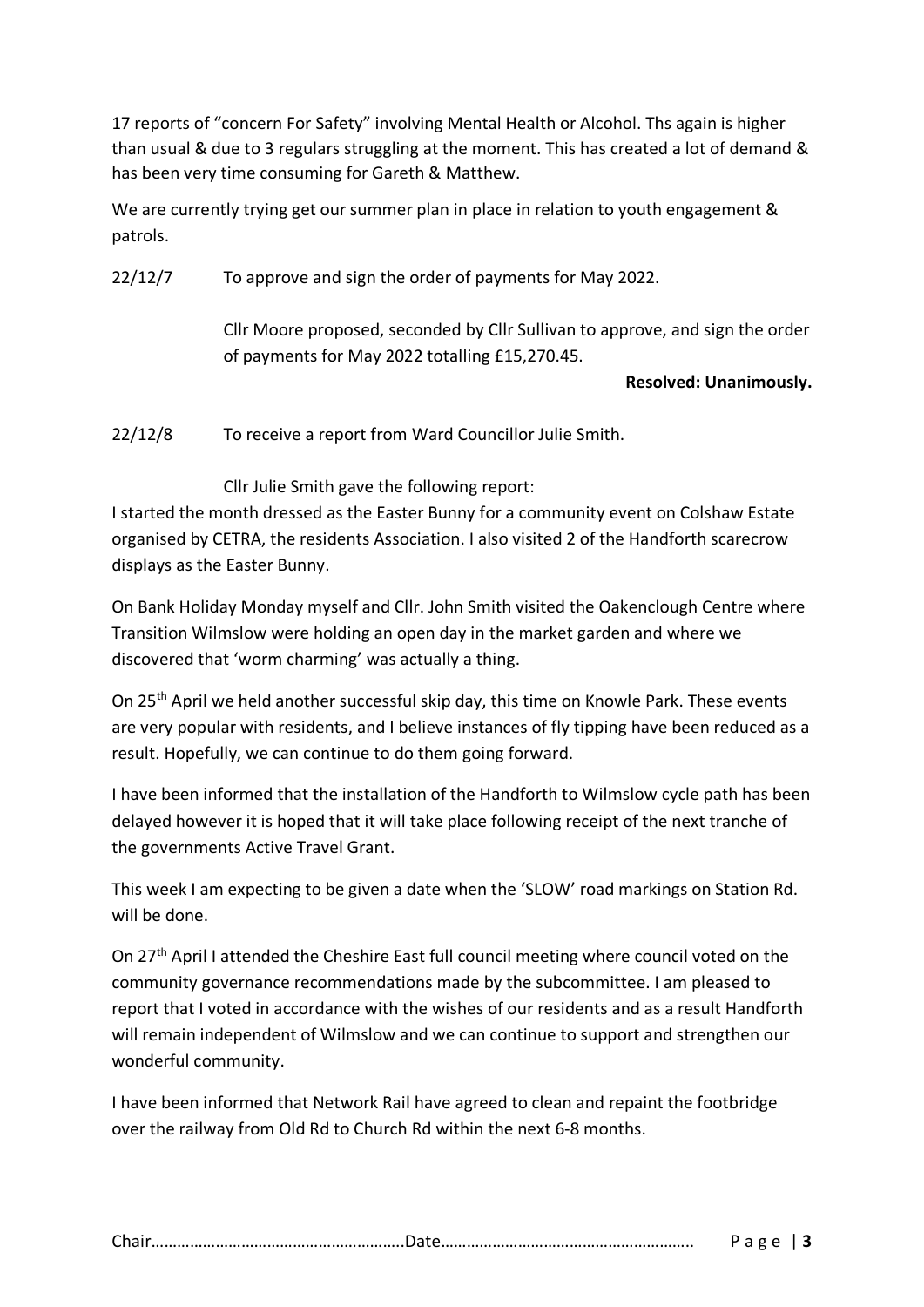Janet Taylor, on behalf of Junior youth club has applied to Tesco for a grant in order to renovate the courtyard at the youth centre. The project will involve removing all the debris and installing planters and hanging baskets and it is planned that the members of all 3 youth clubs will be involved with PCSO Gareth and his colleagues helping with the heavy lifting. I am also hoping to involve some of the Always Active group members so this can be a fully inclusive project integrating the young and elderly in our community.

A couple of months ago at a licensing committee meeting, I raised a query around school transport, specifically taxis and whether there is a more cost-effective way of providing transport to schools. Following a Freedom of Information request we discovered that Cheshire East spend £231,959.67 per week to transport 887 pupils to and from schools in the borough. A number of these children are pupils at schools which provide education for those with Special Educational Needs, and I want to make it clear that my interest in finding a more economical solution is in no way an attack on either the children or the parents of these children. I simply think that any money saved could be better spent providing more desperately needed resources for the children. Apparently this issue will be on the agenda for the May meeting of the Children & Families Committee to review.

In addition to the above I have also dealt with reporting potholes, having fallen trees removed, writing letters to assist residents to find alternative properties, having traffic lights re-synchronised, pelican crossing audible signals increased, graffiti removed, volunteering at all 3 youth clubs and a Saturday morning spent cleaning signs and litter picking at the station.

- 22/12/9 MOTION: To review and agree any received Queen's Platinum Jubilee Award applications.
	- Southacre Drive residents £300.00

Members to note that the value given out under the current scheme has reached £5,050.00 of the £5,000.00 allocated budget. Consideration could be given to utilising Community Grant budget allocation to satisfy this final QPJ Award.

Councillors noted the success of the Queen's Platinum Jubilee Award scheme and felt it only right to grant this final award application by virement of funds from the community grants budget to the QPJA budget.

Cllr Samson proposed, seconded by Cllr Julie Smith to grant £300.00 to the residents of South Acre Drive.

# **Resolved: Unanimously.**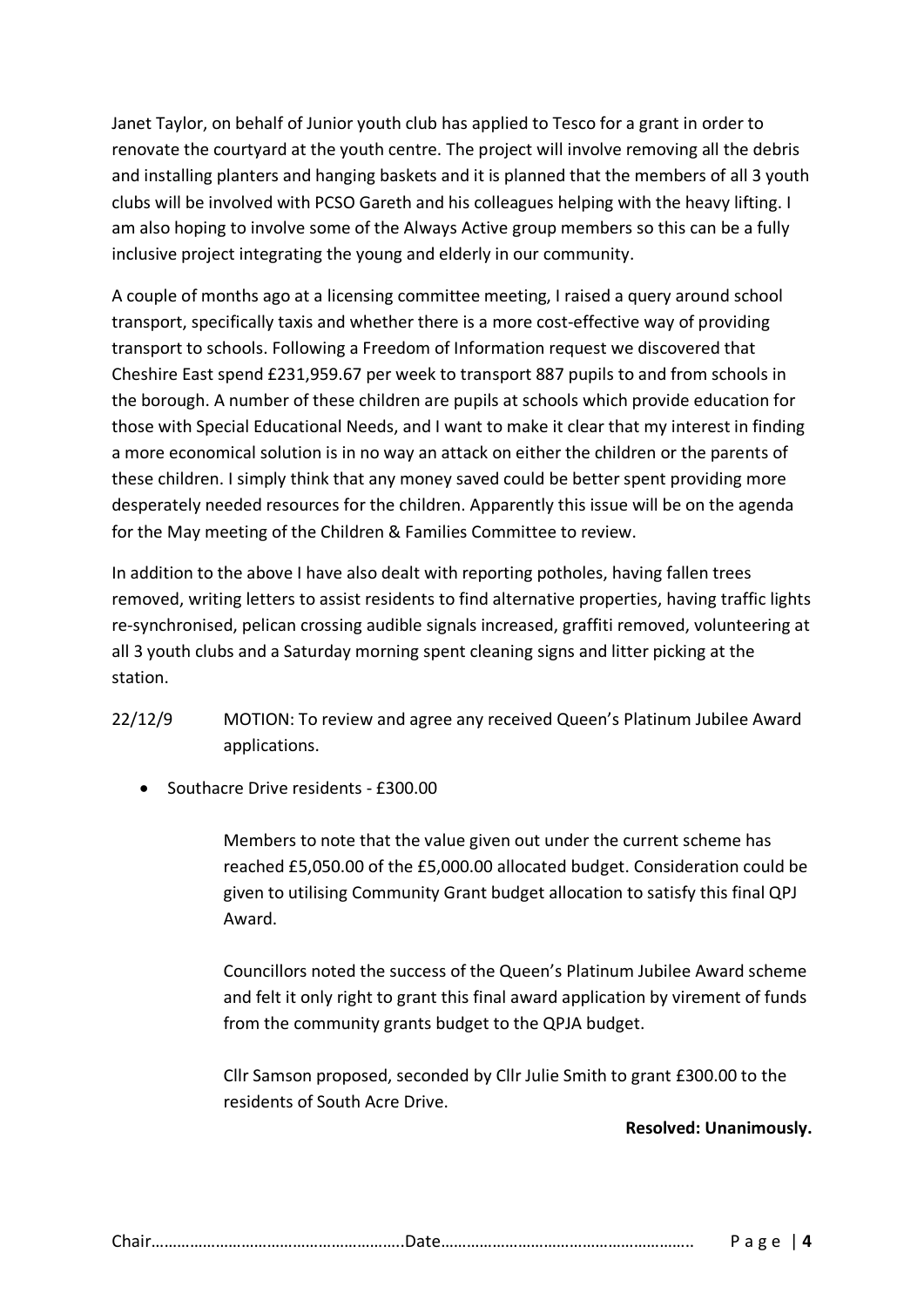22/12/10 MOTION: To create a Friends of Handforth Parks Group to monitor and review all aspects of all Handforth's Parks whose activities will include but not be limited to fundraising for all of Handforth's Parks.

> Cllr John Smith noted that he had brought this motion forward on behalf of a local resident who was interested in forming an overarching Friends of Parks in Handforth Group following reduction in CE capital and revenue budgets for spending on parks.

The resident responsible for the request spoke and informed councillors of the following:

During a meeting prior to lockdown between Friends of Stanley Hall Park/ANSA/CEC on the finances available for parks in Handforth, it became apparent that of the 6 parks in Handforth, only 2 were actively improved although money had been allocated to at least one other. This is because nobody requests improvements or maintenance for parks unless there is an active Friends group in existence and an idea was muted that perhaps the existing Friends groups could consider expanding their role to encompass all parks in Handforth.

Currently 2 "Friends of the Park" groups exist in Handforth, one in Meriton Road and one in Stanley Hall Park on Spath Lane estate, these groups actively work with ANSA and Cheshire East Council with the aim of providing equipment and facilities most needed for the particular age groups and needs of the residents. Neither park is exclusive to its area, both groups are fully inclusive, and parks are available at all times for all users.

The member of a second parks group in attendance spoke and noted that their group was not in favour of adding another tier over their individual group and noted the many drawbacks and other implications that one group might have.

Cllr John Smith invited the first speaker to draw up a "one page" document which could be circulated to councillors for comment and would be shared with both existing park groups.

The item was then deferred to the next meeting without a vote.

 $22/12/11$  To receive a report from Cllr John Smith following the CEC vote held on  $27<sup>th</sup>$ April regarding the Community Governance review.

> Cllr John Smith noted that the meeting had run on considerably longer than anticipated and that he would give this report at the next HTC meeting.

|--|--|--|